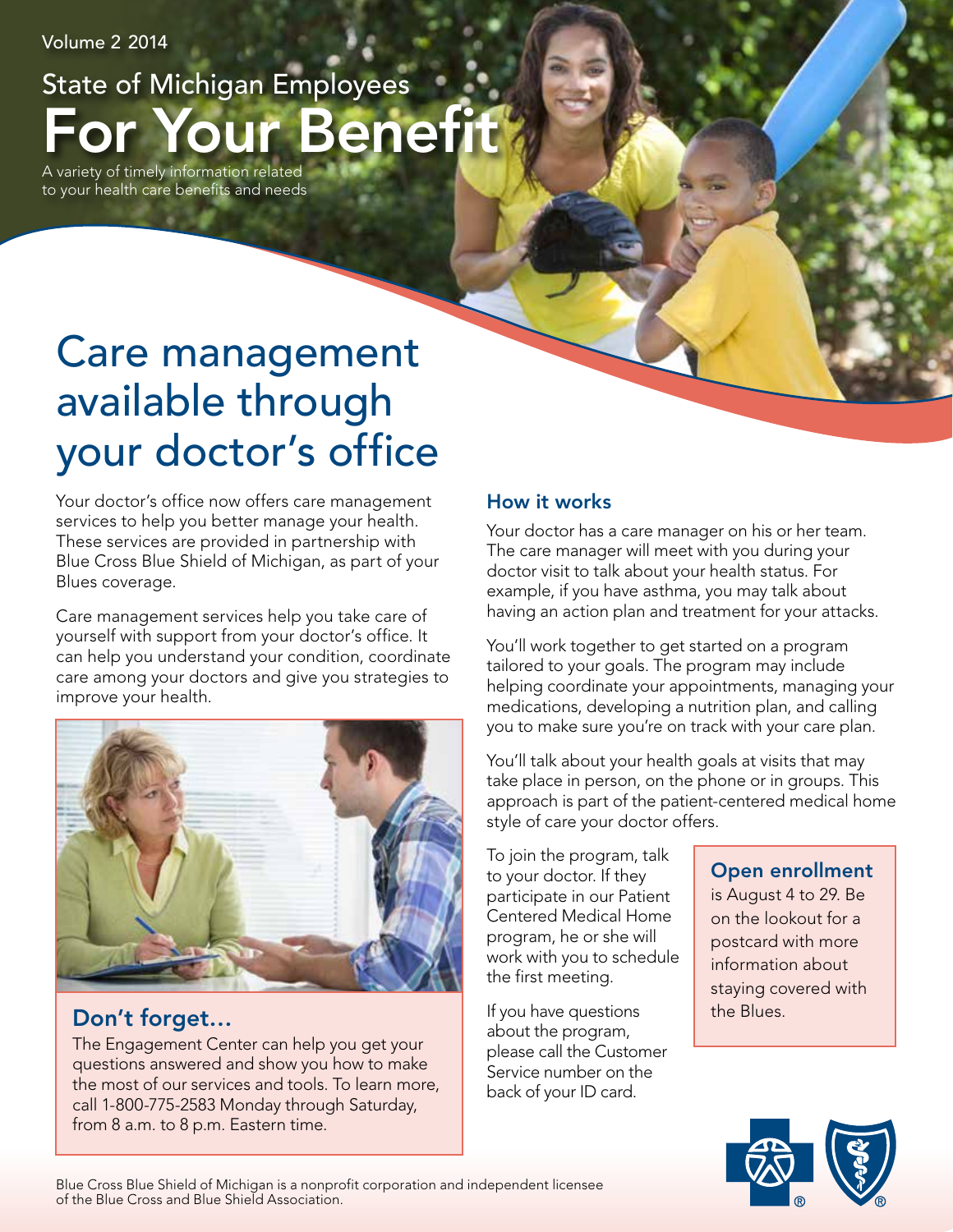You can find this and other low-sodium recipes inside BlueHealthConnection®. Simply log in to your account at bcbsm.com, click on the *Health & Wellness* tab at the top of the screen, then click the BlueHealthConnection link.

# Ready to try something new? *Here's a healthy, flavorful spin on a time-honored favorite.*

### Southeastern Seasoned Catfish

#### Ingredients

- 2 boneless, skinless catfish fillets (about 3/4 pound)
- 2 teaspoons dried minced onion
- 1/2 teaspoon paprika
- 1/2 teaspoon garlic powder
- 1/4 teaspoon cayenne pepper
- 1/4 teaspoon mustard powder

#### **Directions**

On a sheet of waxed paper, combine dry ingredients. Rinse catfish fillets and pat dry with a paper towel. Coat both sides with rub. Heat broiler to high. Pour about a teaspoon of olive oil on a small cookie sheet and place catfish fillets on it. Broil about 4 inches from heat for about five minutes. Turn fillets and broil three to four minutes longer, until fish is opaque and flakes easily with a fork.

#### Nutrition information

Servings: 2

Each serving provides: Calories, 239; fat, 14g; sodium, 115 mg; carbohydrates, 0 g; fiber, 0g; protein, 27g.



Below are a few ideas: Nourish®, an online health coaching program from BlueHealthConnection®, can help keep you and your family eating healthy for every meal. It performs a complete analysis of your food intake and dietary needs, and then helps you change unhealthy eating patterns. To start, log on your account at **bcbsm.com**, click on the *Health and Wellness tab*, and take the Succeed™ health assessment.

# Simple swap-outs can set you up for success

Summer is in full swing and with it comes graduations, family reunions and cookouts. On top of that, the sweltering heat forces us to turn off our stoves and ovens and reach for cooler, convenient and energy-efficient ways to eat throughout the day. But quicker and easier doesn't necessarily mean healthier – so it's important to pay attention to what you're consuming. Especially if you're trying to keep your risk for high blood pressure, heart disease, diabetes and chronic kidney disease at bay.

A lot of the salt we consume comes from processed and restaurant foods — so we stand to avoid a considerable amount of sodium by replacing even some of the things we eat with healthier options.

| Instead of                                                                                      | Try this                                                                                                                                                                                         |
|-------------------------------------------------------------------------------------------------|--------------------------------------------------------------------------------------------------------------------------------------------------------------------------------------------------|
| A side of white rice                                                                            | A spinach salad topped with grilled veggies                                                                                                                                                      |
| A cheeseburger                                                                                  | A turkey burger with low-fat cheese                                                                                                                                                              |
| A glazed donut                                                                                  | A handful of whole-wheat crackers                                                                                                                                                                |
| A plate of cookies                                                                              | A bowl of in-season fruit                                                                                                                                                                        |
| Seasoning with table salt and other<br>processed seasonings, like garlic salt or<br>Cajun spice | Vinegar, ginger, onion and lemon juice all offer a salty taste<br>without actually adding salt. Use a salt substitute or add flavor<br>with garlic, cayenne, paprika and other herbs and spices. |



Start getting in the habit of checking the Nutrition Facts labels of the foods you eat on a regular basis to get an idea of how much salt you're consuming. For example, processed meats like bacon, sausage, bologna, corned beef, smoked meats and others are very high in sodium — so pay attention to how much of it you eat every day.